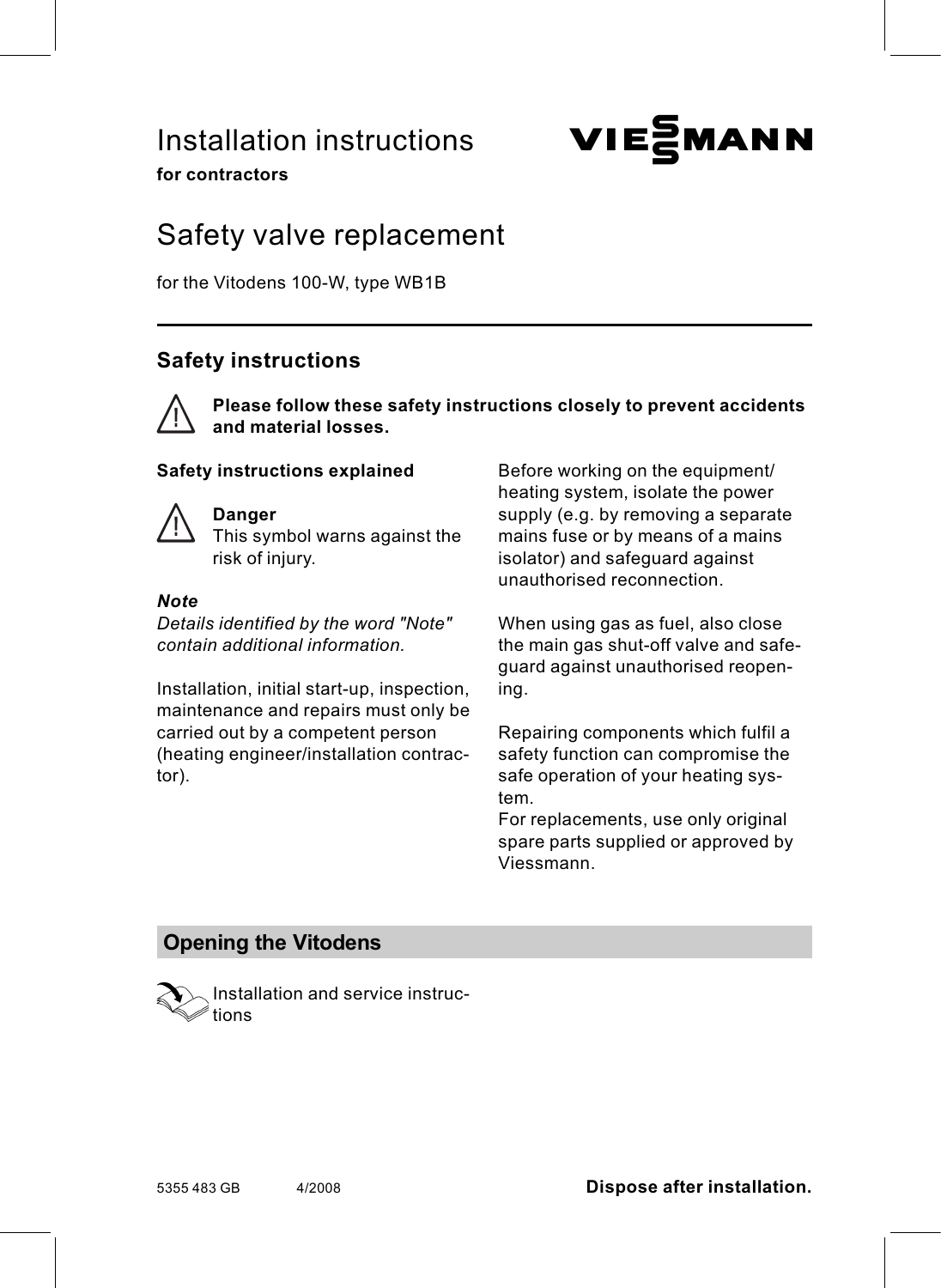## Replacing the safety valve

Note

Residual water may escape during dismantling.



1. Drain the boiler from the heating water side.

Installation and service instructions

- 2. Release side closures and pivot control unit  $\textcircled{A}$  down.
- 3. Remove drain pipe  $\circledB$  from safety valve  $\circled{c}$ .
- 4. Release locking clip  $\textcircled{\scriptsize{D}}}$  and remove safety valve  $\overline{\mathbb{C}}$ .
- 5. Insert new safety valve  $\copyright$  and secure with locking clip  $\overline{⑤}$ .

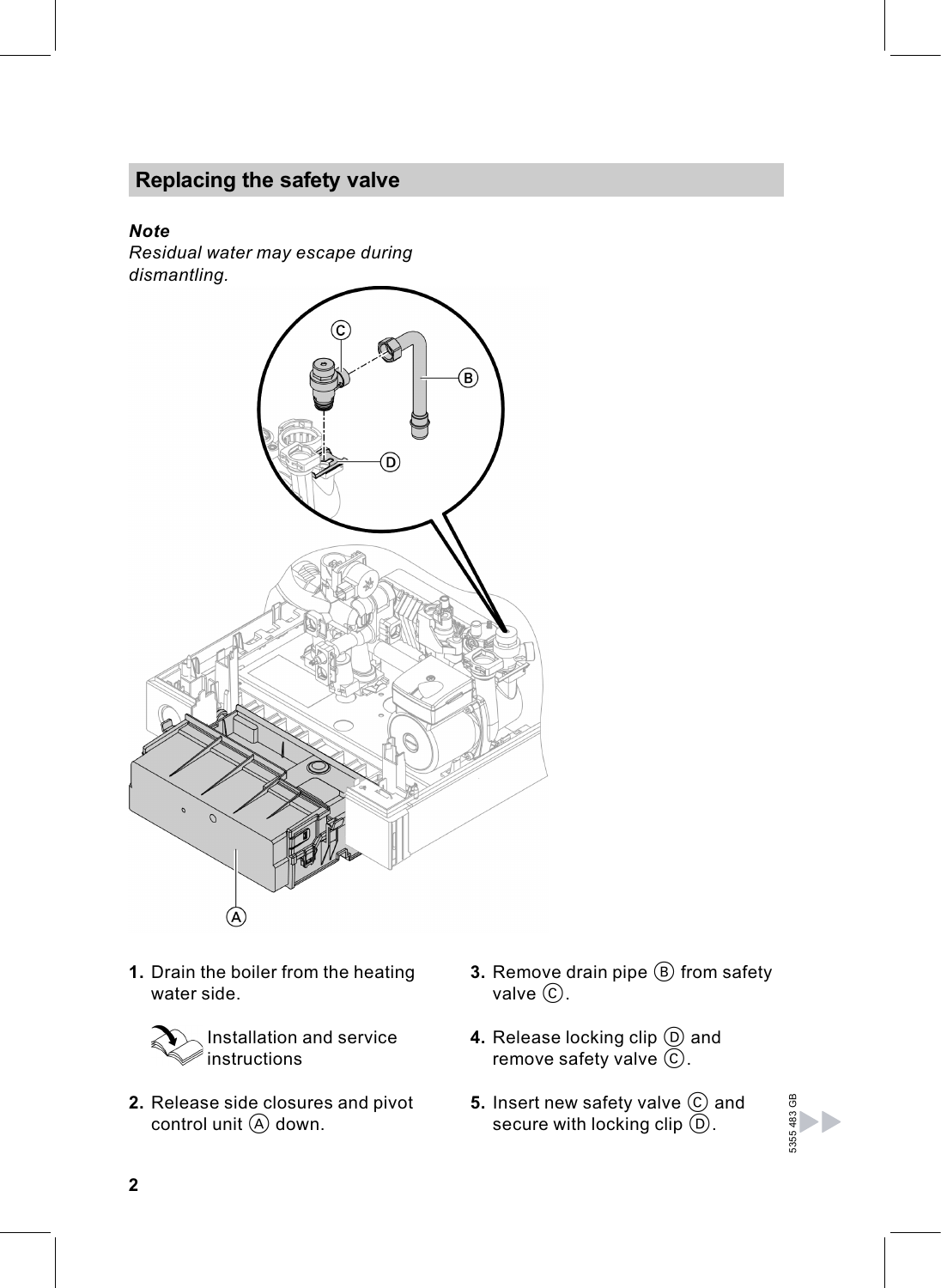## Replacing the safety valve (cont.)

- 6. Secure drain pipe  $\circledB$  with new gasket to safety valve.
- 7. Reassemble boiler in reverse order.
- 8. Fill boiler with water, flush (vent) and check for leaks.





## Danger

Escaping gas leads to a risk of explosion. Check gas equipment for tightness.